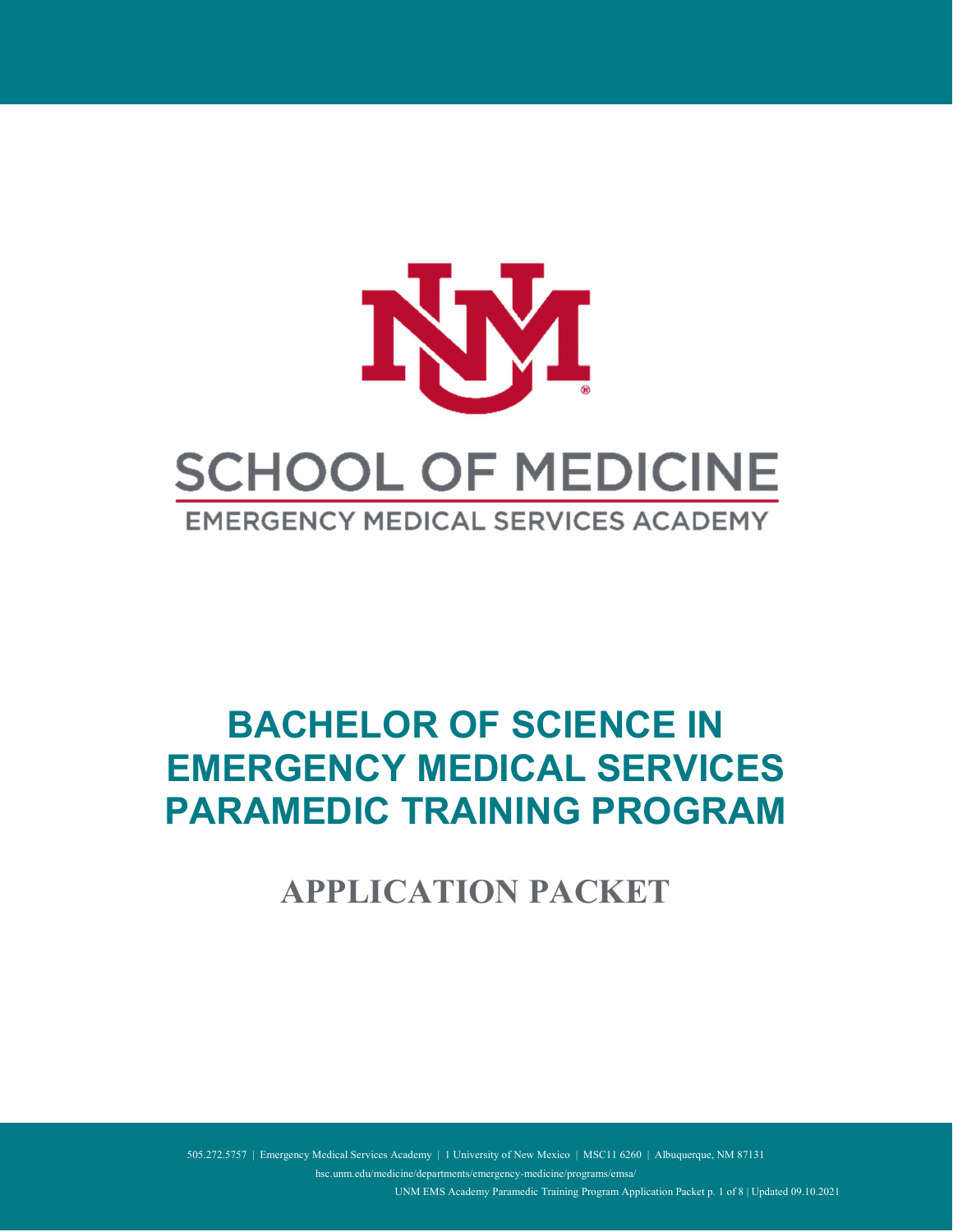

Dear Paramedic Training Program Applicant:

On behalf of the faculty and staff of the EMS Academy, thank you for your interest in our Paramedic Program.

The University of New Mexico EMS Academy Paramedic Program coursework runs for one full calendar year, from August to August. The program is on an arranged semester schedule and follows the following general schedule:

- Beginning of fall semester in August through mid-November: Didactic (classroom) courses
- Mid-November through start of spring semester in January (continuing through winter break): Clinical rotations
- Beginning of spring semester in January through mid-April: Didactic courses
- Mid-April through late May: Clinical rotations
- Late May/early June through mid-August: Field internship

During the classroom portions, the cohort will meet Monday-Thursday from 8:00 AM-5:00 PM with occasional activities scheduled on Fridays. Hours will vary during clinical rotations and internship. A detailed schedule and other materials will be provided to applicants accepted to the program.

Applications must be received by the EMS Academy no later than February 15 at 5:00 PM to be considered for admission to the program beginning in August. Incomplete applications will not be accepted. Applicants will be notified of their admission status in April.

Please review this application carefully and in its entirety. If you have questions about the program or application process, please contact the EMS Academy Administration at (505) 272- 5757 or HSC-EMSA@salud.unm.edu. Again, thank you for your interest in our program. We look forward to receiving your completed application.

Regards,

Paramedic Faculty and Staff UNM EMS Academy

hsc.unm.edu/medicine/departments/emergency-medicine/programs/emsa/

UNM EMS Academy Paramedic Training Program Application Packet p. 2 of 8 | Updated 09.10.2021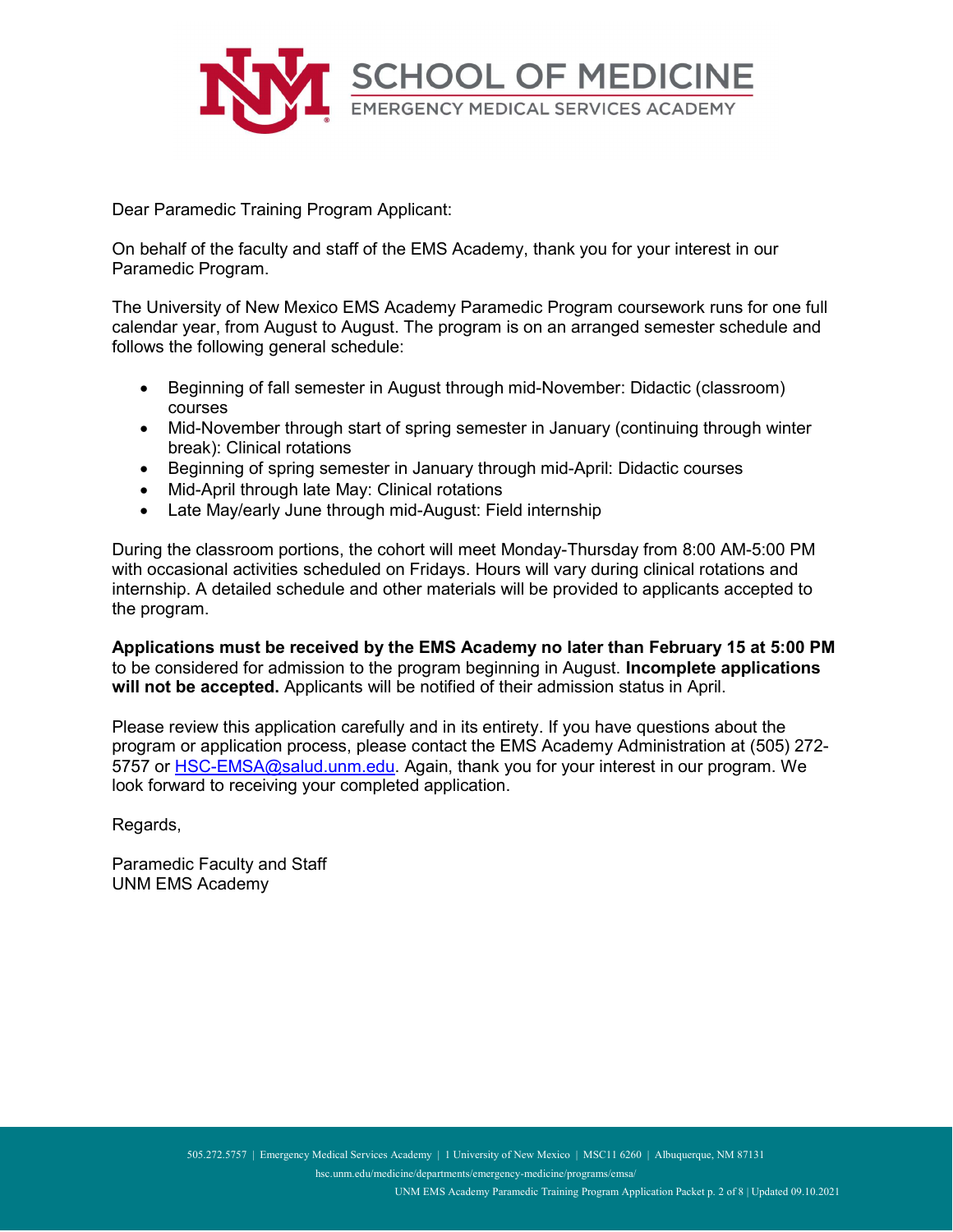

## APPLICATION REQUIREMENTS

## Application Packet

A completed application packet must be submitted by February 15 (except New Mexico EMS licensure, as noted below) and will include the following:

- Completed application packet
	- $\circ$  Complete and submit all pages of this packet.
- Transcripts from all institutions attended
	- $\circ$  Transcripts must show minimum cumulative and prerequisite GPAs of 2.50 or higher. For purposes of program admission, all college coursework must be included and will be factored into GPA calculations.
	- o See section below for additional information regarding transcripts.
- Resume
- Letter of application
	- o Approximately 500 words explaining your reasons for seeking an education in EMS as well as your professional qualities, attributes, and experiences that will benefit your future patients.
	- $\circ$  Include any noteworthy achievements or additional information you wish to share with the admissions committee.
- Two letters of recommendation
	- o Each must have "Paramedic Training Letter of Recommendation Form" attached.
	- o Must be signed along seal by author.
	- $\circ$  May be submitted as part of application packet or directly from letter writer.
- Verification of community service participation (not required, but recommended)
	- o Verification must be provided for service to be considered, such as a letter of participation from the organization.
- Legible, color copy of both sides of driver's license
- Legible, color copy of both sides of current level of New Mexico EMS licensure
	- $\circ$  Current National Registry EMT or AEMT only does not meet this requirement.
	- o No student can begin the Paramedic Program without a current NM EMT-B/I certification, and it must be maintained and remain current throughout the duration of the program.
	- $\circ$  License must be in-hand and submitted to the EMSA by June 30 if not available at the time of application.
- Legible, color copy of both sides of current BLS for the Healthcare Provider or advanced CPR card
- International Students for whom English or not your first language or if English is not the official language spoken in your country: Official, current copy of TOEFL Scores (Test of English as a Foreign language)
	- o The TOEFL is the only English Proficiency Test accepted.
	- o Minimum TOEFL scores are listed on the EMS Academy website.

hsc.unm.edu/medicine/departments/emergency-medicine/programs/emsa/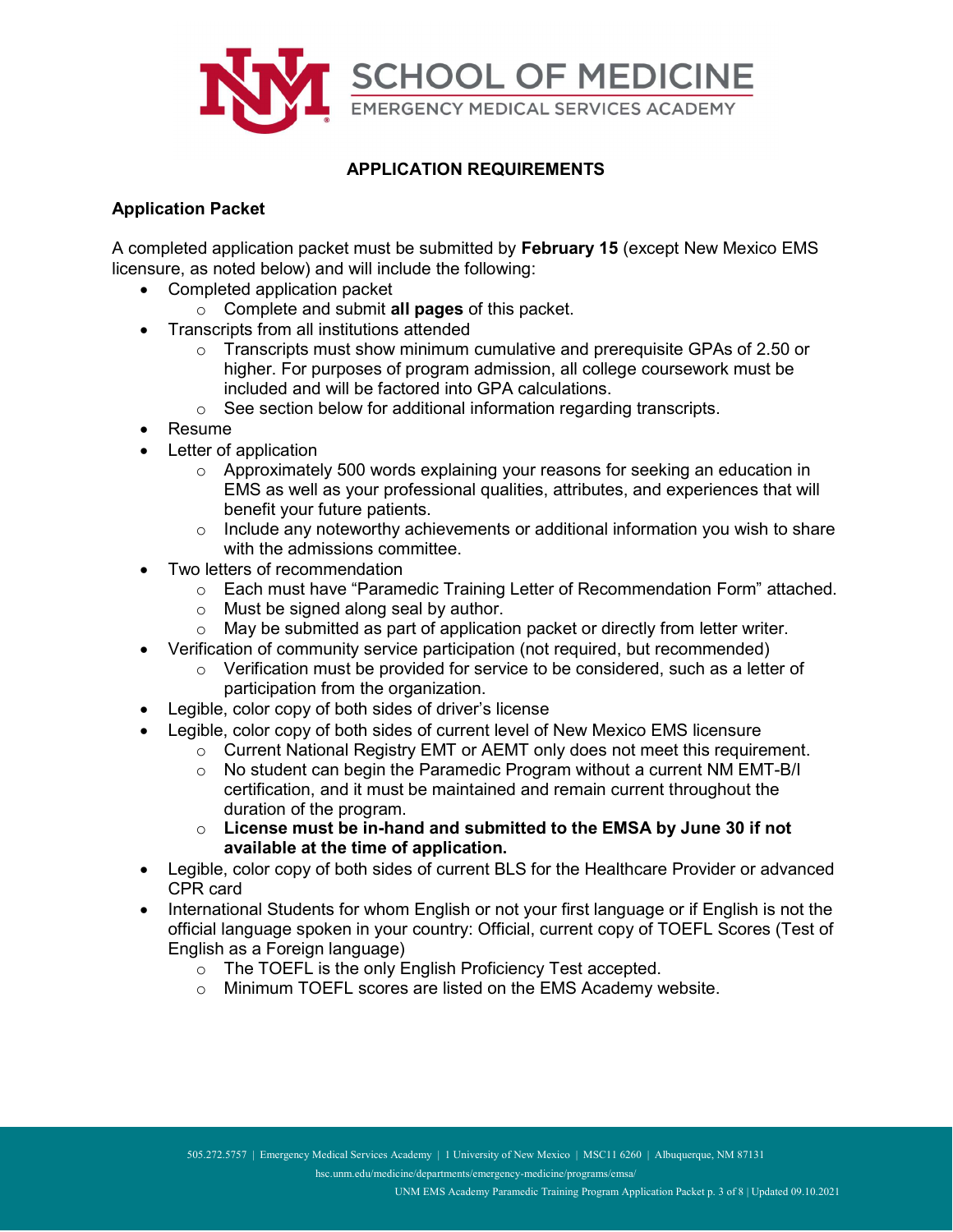

### Application Submission

In-person application submission is encouraged to the EMS Academy, located in the Innovation, Discovery, and Training Complex on the UNM North Campus.

Additionally, applications may be submitted via postal mail: University of New Mexico School of Medicine Emergency Department EMS Academy, 1 University of New Mexico, MSC11 6260, Albuquerque, NM 87131

Regardless of submission method, all materials must be received by February 15 at 5:00 PM.

### FISDAP Paramedic Entrance Exam

All applicants must take the FISDAP Paramedic Entrance Exam through the EMSA. The cost of the exam is approximately \$30 and assesses aptitude in anatomy, physiology, math, EMT specific information, and reading comprehension and includes several personality assessment questions.

The test will be available select days from approximately January 1 through February 10. The test takes about two hours to complete. Information regarding scheduling will be sent to UNM Pre-EMS students via email or can be obtained by emailing HSC-EMSA@salud.unm.edu or calling (505) 272-5757.

Once the test is complete, test results will automatically be submitted to EMSA. We highly recommend scheduling an exam appointment early. If testing dates fill up at the end, extra testing times may not be guaranteed.

#### Interviews

The application process includes an interview with the paramedic program admissions committee. Applicants eligible to move forward in the process will be contacted to schedule appointments for the interview process in late February or early March.

Applicants who meet all admission requirements will be offered interviews with the admissions committee. Individuals who do not fulfill the requirements will not be selected to move forward with the interview process. It is the responsibility of the applicant to verify that all required materials are submitted and received by the appropriate deadlines.

#### Additional Transcript Information

Application packets must include a copy of transcripts.

#### Currently enrolled UNM students:

- Current UNM students must provide an unofficial UNM transcript printed from LoboWeb. Be certain to select "Validation" for the type of transcript.
- For any courses completed at other institutions, be certain the unofficial transcript submitted lists that transfer credit. If it does not, an official transcript from the other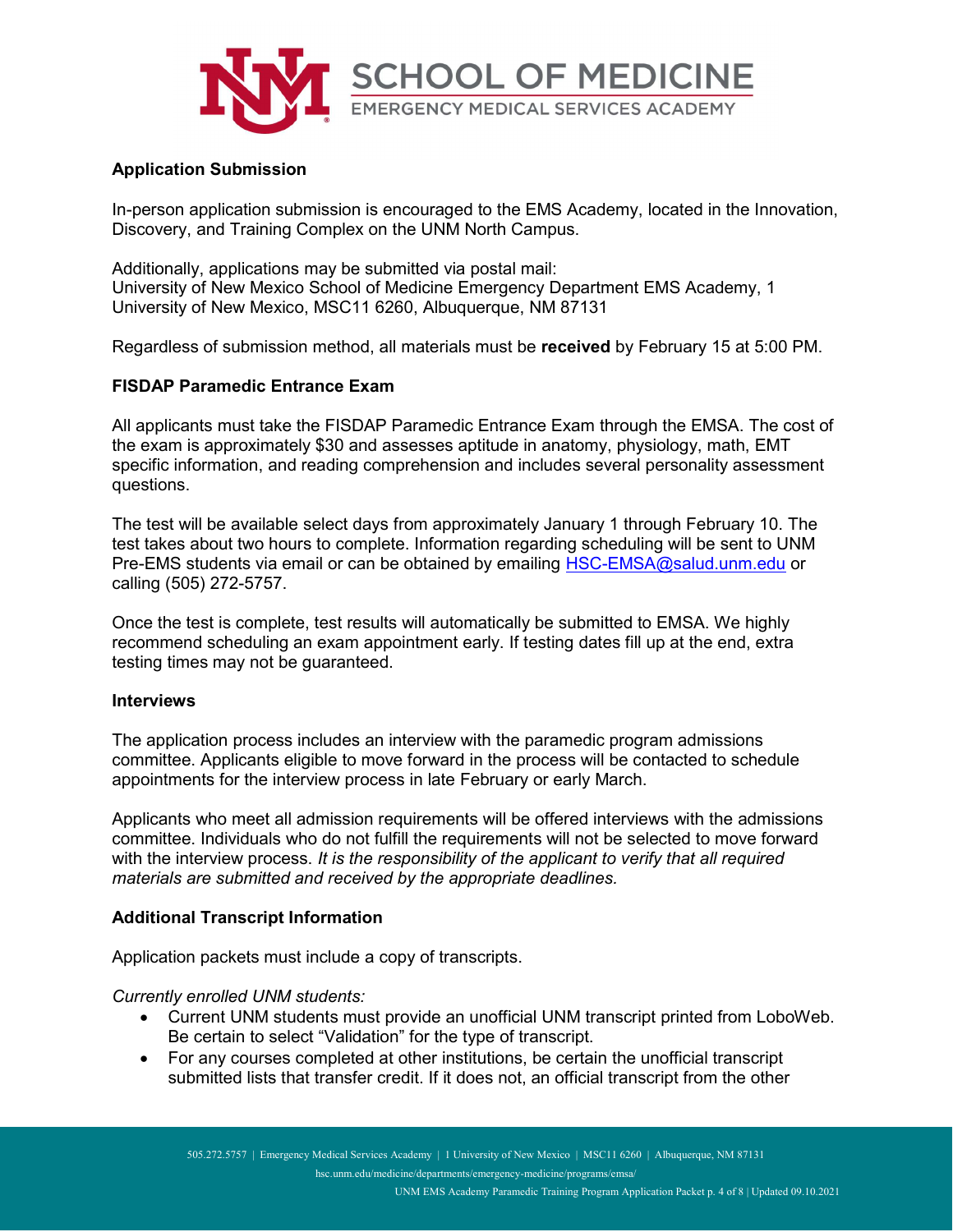

institutions needs to be provided with the application packet. An official copy must also then be sent to UNM Admissions.

Previously enrolled UNM students:

- Previous UNM students are highly encouraged to reenroll at UNM (http://www.unm.edu/apply/). Previous students can apply for readmission and will pay a lesser fee than first time applicants.
- If available, an unofficial UNM transcript will suffice. The transcript must be a "Validation" transcript that lists transfer credit. If not, an official UNM transcript will need to be provided with the application packet.
- For any courses completed at other institutions, be certain the UNM unofficial transcript submitted lists that transfer credit. If it does not, an official transcript from the other institutions needs to be provided with the application packet. An official copy must also then be sent to UNM Admissions.

#### Individuals who have never attended UNM:

- Applicants who are not UNM students are highly encouraged to apply to UNM (http://www.unm.edu/apply/).
- Official copies of college transcripts from other institutions need to be sent to two locations:
	- $\circ$  University of New Mexico School of Medicine Emergency Department EMS Academy, 1 University of New Mexico, MSC11 6260, Albuquerque, NM 87131
	- o Office of Admissions, University of New Mexico, PO Box 4895, Albuquerque, NM 87131

Applicants who completed coursework at other institutions should utilize UNM's Transfer Equivalency System to confirm transfer equivalencies: http://admissions.unm.edu/futurestudents/transfer/transfer-equivalencies.html.

#### UNM Application

Individuals accepted into the Paramedic Program who are not UNM Main Campus degreeseeking students will also need to apply as a student to UNM or transfer enrollment from a UNM branch campus to UNM Main Campus. Students must be admitted to UNM Main Campus by May 1. This is not application to the Paramedic Program, but application to UNM itself. Apply to UNM at http://www.unm.edu/apply/.

hsc.unm.edu/medicine/departments/emergency-medicine/programs/emsa/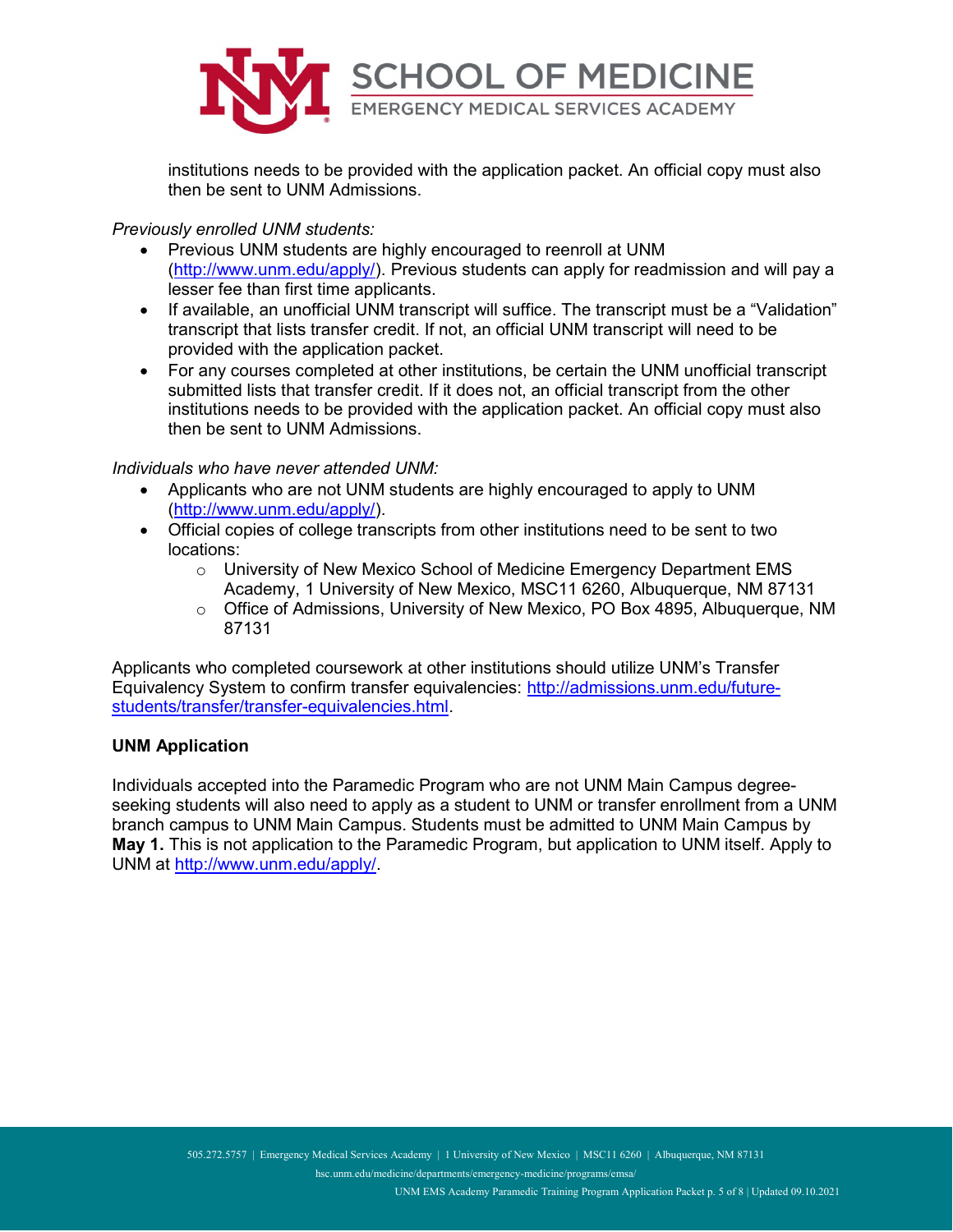

## PROGRAM COSTS

Once students are notified of acceptance into the program, they will need to complete an admissions packet which will include: proof of immunizations, verification of health insurance, a 10-panel urine drug screen, and a criminal background check, among other requirements. Students will also need to attend a mandatory orientation, held during the week before classes begin. Detailed instructions will be sent in the acceptance packet.

To avoid unnecessary expense and to ensure the correct checks have been completed and correct items purchased, we ask that applicants do NOT complete the following tasks until and unless you have been notified of acceptance into the program.

#### Pre-Program Costs:

- Fingerprint card processing and Criminal Background check, currently \$108.
- 10-Panel screen, currently estimated at \$100; approximately \$35 if done through UNM Student Health and Counseling (SHAC), available to currently enrolled UNM students only.
- Immunizations: check with your health care provider or UNM SHAC for current immunization costs or cost for copies of your current immunizations.
- Health insurance, costs vary.
- Photocopy costs for copies of your driver's license and current licenses/certifications.

## Program Supply Costs:

- The cost of the paramedic program is the current UNM tuition rate per credit hour for the current number of credits required for the core paramedic courses plus associated registration fees and EMS tuition differential of ~\$62 per credit hour. The program is a full-time load of 17 hours for fall semester, 16 credit hours for spring semester, and 4 credit hours for summer semester. Specific information regarding UNM tuition and fees can be found at http://bursar.unm.edu/tuition-fees/tuition-and-fees.html.
- The University may assess additional fees not associated directly with the Paramedic Program such as, but not limited to, HSC Library Fees, online course fees, etc. Some EMS courses have additional fees associated with course supplies, etc.
- All students must purchase EMS Academy uniforms. The total cost for uniforms and equipment for the year is estimated at \$200.
- A laptop (able to run current applications) is required, estimated cost \$700.
- The textbooks and e-books required for the Paramedic Program are approximately \$800.
- All uniforms and books must be purchased before the first day of class. If uniforms and books are not bought by the first day of class, students may be removed from the program.
- Testing fees (associated with EMS licensure post program completion):
	- $\circ$  National Registry Psychomotor exam, to be completed prior to internship: \$150.
	- $\circ$  National Registry Cognitive written exam, to be completed after Paramedic School and required for licensing in New Mexico: \$125 and \$85, respectively.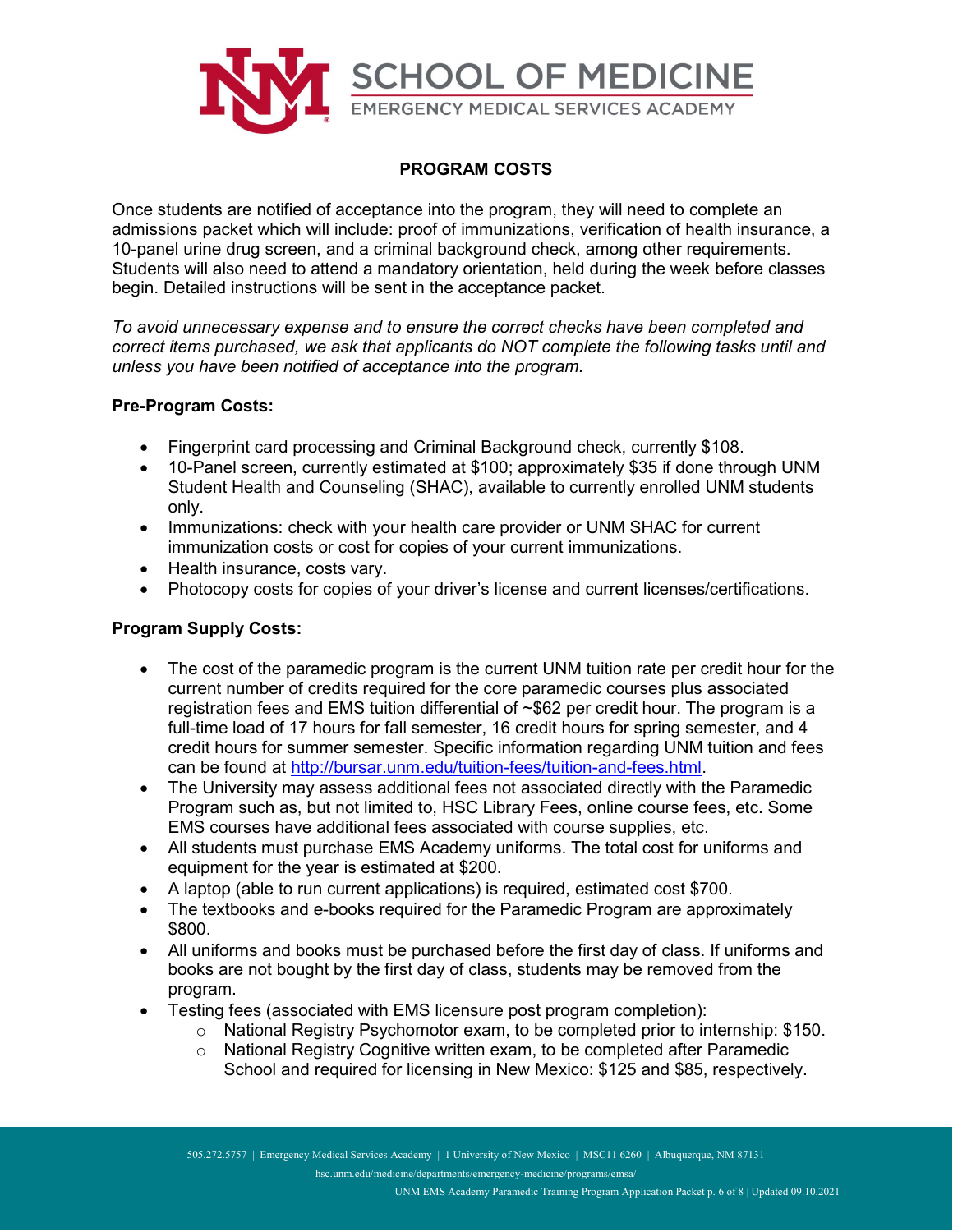

#### PROGRAM PREREQUISITES

The following coursework is required to enter the Paramedic Training Program. All courses must be completed with grades of "C" or higher prior to August 1 of the application year. (Courses are not required to be completed at the time of application but must be completed by August 1.)

| <b>Course</b>                                                                                      | Compl-<br>eted?<br>Yes/No | <b>Highest</b><br>Grade | Semester and<br>Year<br><b>Completed</b> | College or<br><b>University</b><br><b>Where</b><br><b>Course</b><br><b>Taken</b> | If In Progress/<br><b>Not Yet</b><br>Complete:<br>School,<br>Semester, and<br><b>Year Will Take</b> |
|----------------------------------------------------------------------------------------------------|---------------------------|-------------------------|------------------------------------------|----------------------------------------------------------------------------------|-----------------------------------------------------------------------------------------------------|
| ENGL 1110 Composition I                                                                            |                           |                         |                                          |                                                                                  |                                                                                                     |
| ENGL 1120 Composition II                                                                           |                           |                         |                                          |                                                                                  |                                                                                                     |
| EMS 120 Introduction to EMS<br>Systems                                                             |                           |                         |                                          |                                                                                  |                                                                                                     |
| MATH 1220 College Algebra (or<br>MATH 1240 or 1430)                                                |                           |                         |                                          |                                                                                  |                                                                                                     |
| MATH 1350 Introduction to<br><b>Statistics</b>                                                     |                           |                         |                                          |                                                                                  |                                                                                                     |
| BIOL 1140 Biology for Health<br>Sciences (or BIOL 2110C)                                           |                           |                         |                                          |                                                                                  |                                                                                                     |
| BIOL 1140L Biology for Health<br>Sciences Laboratory (N/A if took<br>4 credit hr BIOL 2110C w/lab) |                           |                         |                                          |                                                                                  |                                                                                                     |
| CHEM 1215 General Chemistry I<br>(or CHEM 1225)                                                    |                           |                         |                                          |                                                                                  |                                                                                                     |
| <b>CHEM 1215L General Chemistry</b><br>I Laboratory (or CHEM 1225L)                                |                           |                         |                                          |                                                                                  |                                                                                                     |
| BIOL 2210 Human Anatomy and<br>Physiology I                                                        |                           |                         |                                          |                                                                                  |                                                                                                     |
| BIOL 2210L Human Anatomy and<br>Physiology Laboratory I                                            |                           |                         |                                          |                                                                                  |                                                                                                     |
| BIOL 2225 Human Anatomy and<br>Physiology II                                                       |                           |                         |                                          |                                                                                  |                                                                                                     |
| BIOL 2225L Human Anatomy and<br>Physiology Laboratory II                                           |                           |                         |                                          |                                                                                  |                                                                                                     |

\*Note: Many courses have recently changed numbers. Visit catalog.unm.edu or discuss questions with EMS Advisement.

505.272.5757 | Emergency Medical Services Academy | 1 University of New Mexico | MSC11 6260 | Albuquerque, NM 87131

hsc.unm.edu/medicine/departments/emergency-medicine/programs/emsa/